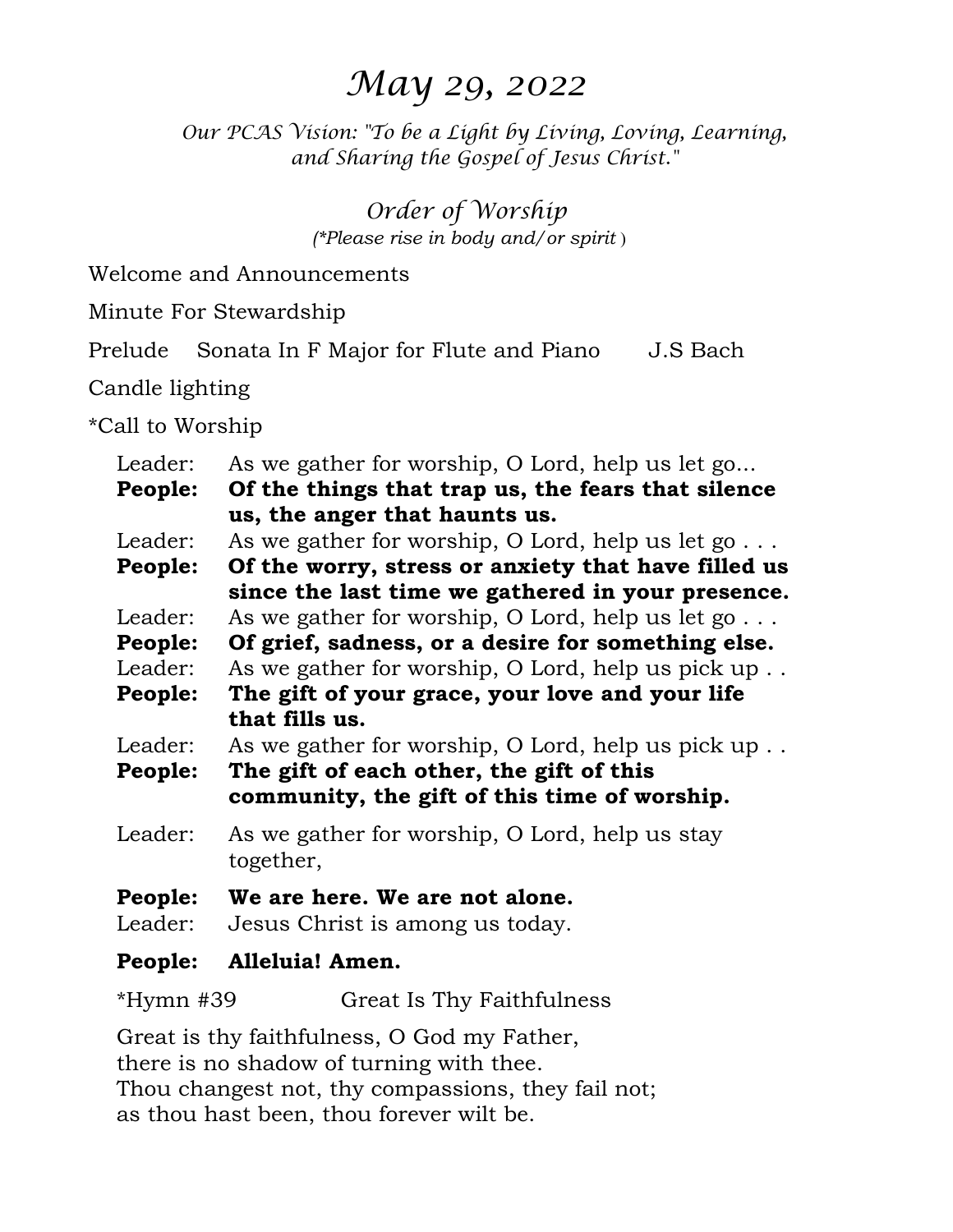Refrain: Great is thy faithfulness! Great is thy faithfulness! Morning by morning new mercies I see; all I have needed thy hand hath provided. Great is thy faithfulness, Lord, unto me!

Summer and winter and springtime and harvest, sun, moon, and stars in their courses above join with all nature in manifold witness to thy great faithfulness, mercy, and love. [Refrain]

Pardon for sin and a peace that endureth, thine own dear presence to cheer and to guide, strength for today and bright hope for tomorrow, blessings all mine, with ten thousand beside! [Refrain]

Call to Confession

Leader: Trusting in the all-encompassing mercy of God, we are bold to pray, acknowledging our sin and being renewed in God's saving grace:

Prayer of Confession **(unison)** 

**God of life, for all of the times we have refused to share one another's burdens, we ask forgiveness. We loudly complain when others don't take our struggles seriously, but as often as not, we do the same to them. We create a culture where we suppress grief, trauma, and pain, and obscure paths to healing**.

**We pray, Lord, that the mercy you show us may grow our capacity for mercy. Your intention is never to overwhelm us, but to evenly distribute the need for care across all people. May we see the beauty and the benefit to humanity in this design. May we recognize that you, Lord, willingly take on the greatest share of humanity's burden to make it feasible for a few billion people to manage the rest.** 

Assurance of Pardon

Leader: When we are inconsistent in mercy, God is faithfully devoted. When we lose interest or heart, we count on God's boundless enthusiasm. As often as we come back to Christ, we are forgiven. God takes our struggles seriously and is here for our healing.

**People: Praise be to God.**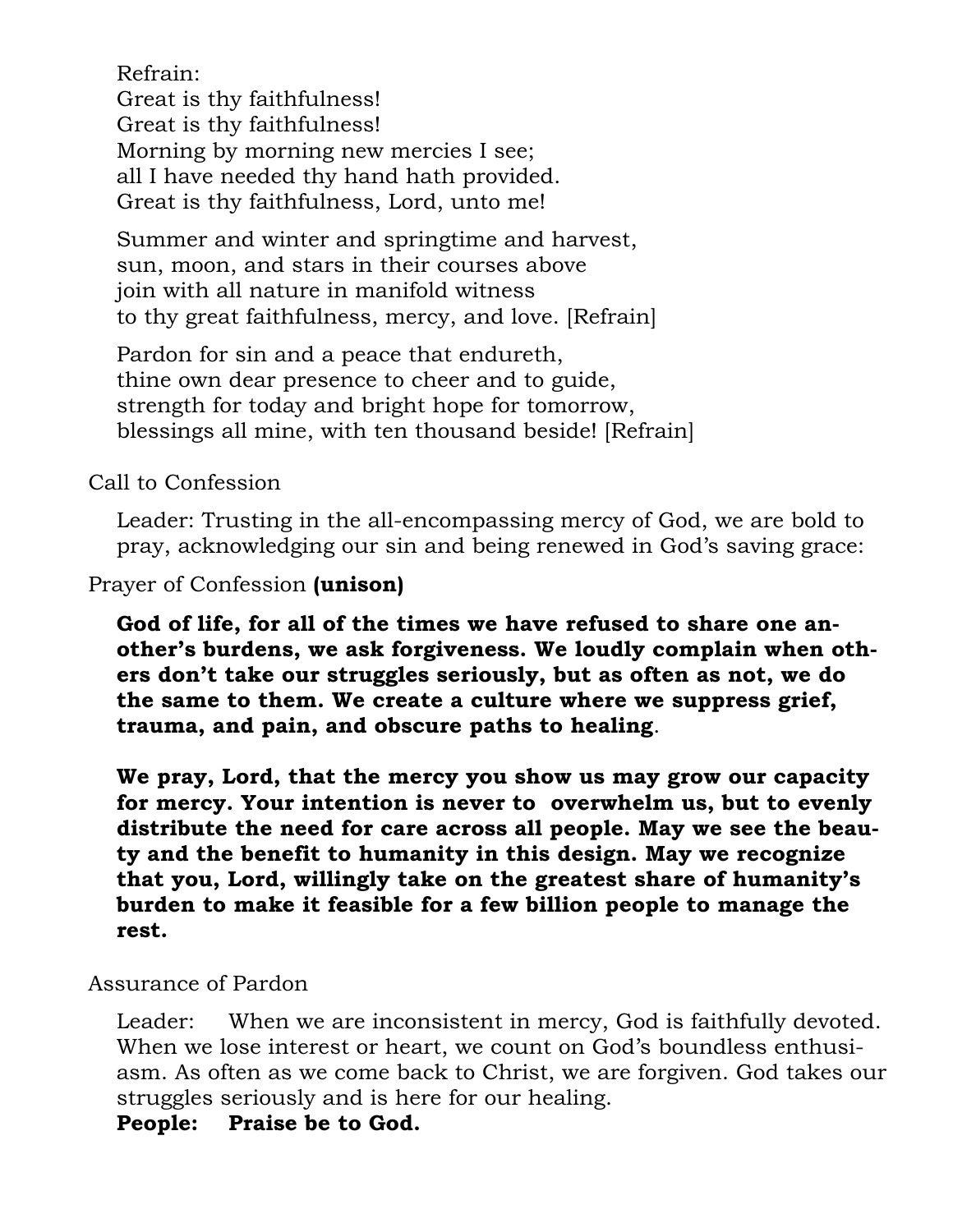Prayer for Illumination

First Scripture Lesson Psalm 22:14-24 This is the Word of the Lord. **Thanks Be to God!** 

Sharing of Joys and Concerns

Prayers of the Church & The Lord's Prayer

\*Passing of the Peace

\*Hymn #687 Our God, Our Help in Ages Past

Our God, our help in ages past, our hope for years to come, our shelter from the stormy blast, and our eternal home:

Beneath the shadow of your throne thy saints have dwelt secure; sufficient is thine arm alone, and our defense is sure.

Before the hills in order stood, or earth received its frame, from everlasting thou are God, to endless years the same.

A thousand ages in your sight are like an evening gone, short as the watch that ends the night before the rising sun.

Time, like an ever-rolling stream, bears all our years away; they fly forgotten, as a dream dies at the opening day.

Our God, our help in ages past, our hope for years to come, be thou our guard while life shall last, and our eternal home!

Second Scripture Lesson Acts 9:36-42

This is the Word of the Lord. **Thanks Be to God!** 

Sermon "God Acts: A Woman Revived"

Offering

Offertory Minuet Arr J.C Perez

\*Doxology

\*Prayer of Dedication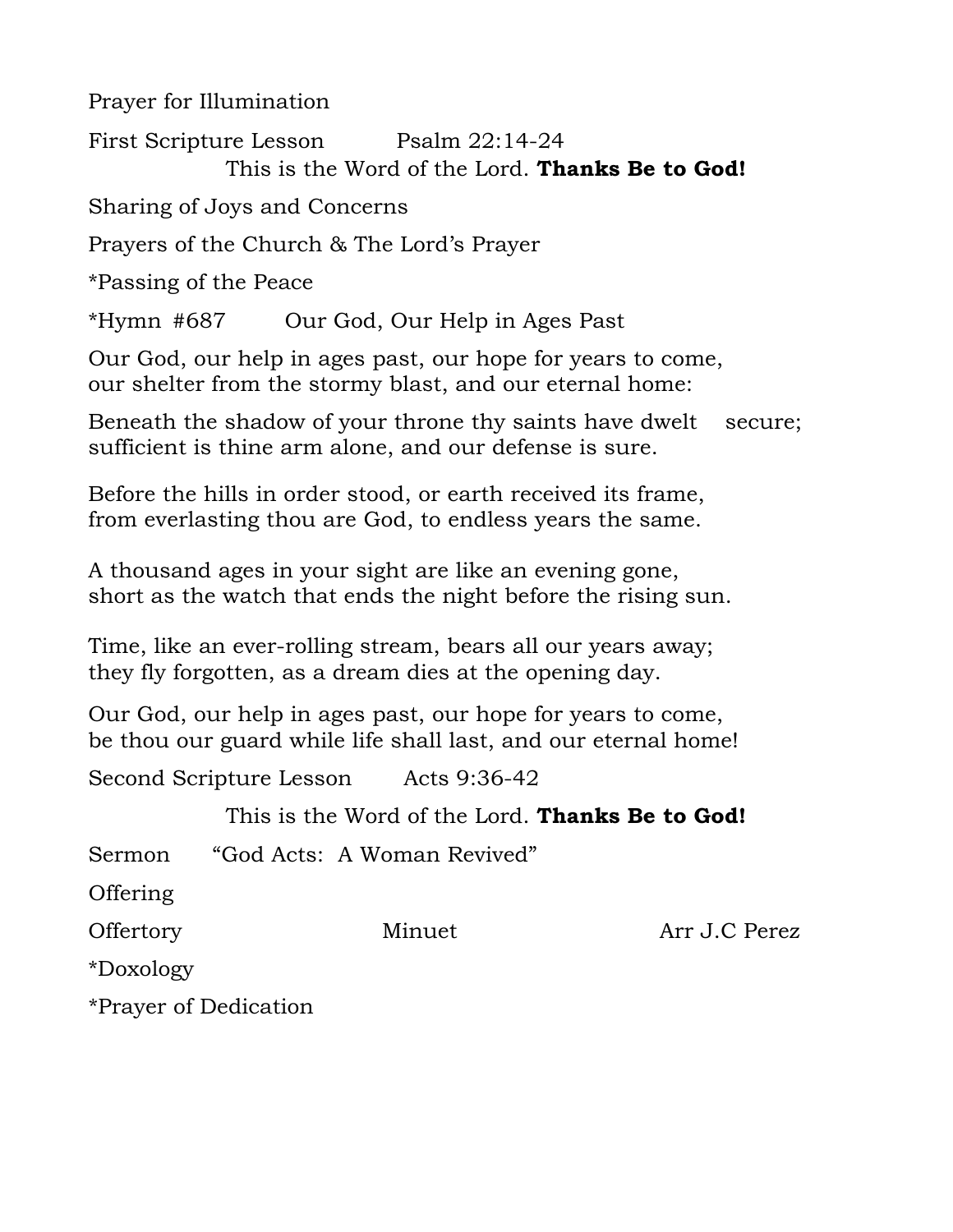\*Hymn #307 God of Grace and God of Glory

God of grace and God of glory, on thy people pour thy power; crown your ancient Church's story, bring its bud to glorious flower. Grant us wisdom, grant us courage for the facing of this hour, for the facing of this hour.

Lo! the hosts of evil round us scorn thy Christ, assail his ways! From the fears that long have bound us free our hearts to faith and praise. Grant us wisdom, grant us courage for the living of these days, for the living of these days.

Cure thy children's warring madness; bend our pride to thy control; shame our wanton, selfish gladness, rich in things and poor in soul. Grant us wisdom, grant us courage

lest we miss your kingdom's goal, lest we miss your kingdom's goal.

Save us from weak resignation to the evils we deplore; let the gift of thy salvation be our glory evermore. Grant us wisdom, grant us courage serving you whom we adore, serving you whom we adore.

\*Benediction

Postlude Allegro J. Haydn

#### **Worship Leaders**

| Liturgist:                         | Jane Wagner                      |
|------------------------------------|----------------------------------|
| Minute For Stewardship:            | Ken Gibbons                      |
| Ushers:                            | Team C                           |
| Zoom Host:                         | Jim Wright                       |
| Hymn Leadership:                   | Sean Starke                      |
| Flutes:                            | Chris Kustka                     |
|                                    | Chelsea Korkowki                 |
| Organ and Piano:<br>Video Editing: | Marcello Velame<br>Rich Vodhanel |
| Coffee Hour:                       | P&A                              |
|                                    |                                  |

The Chancel Flowers today are given by Steve Aquilina

#### **Church Staff**

| Pastor:                       |  |
|-------------------------------|--|
| Director of Music Ministries: |  |
| Sexton:                       |  |

Rev. Katja Gruening Marcello Velame Douglas Silk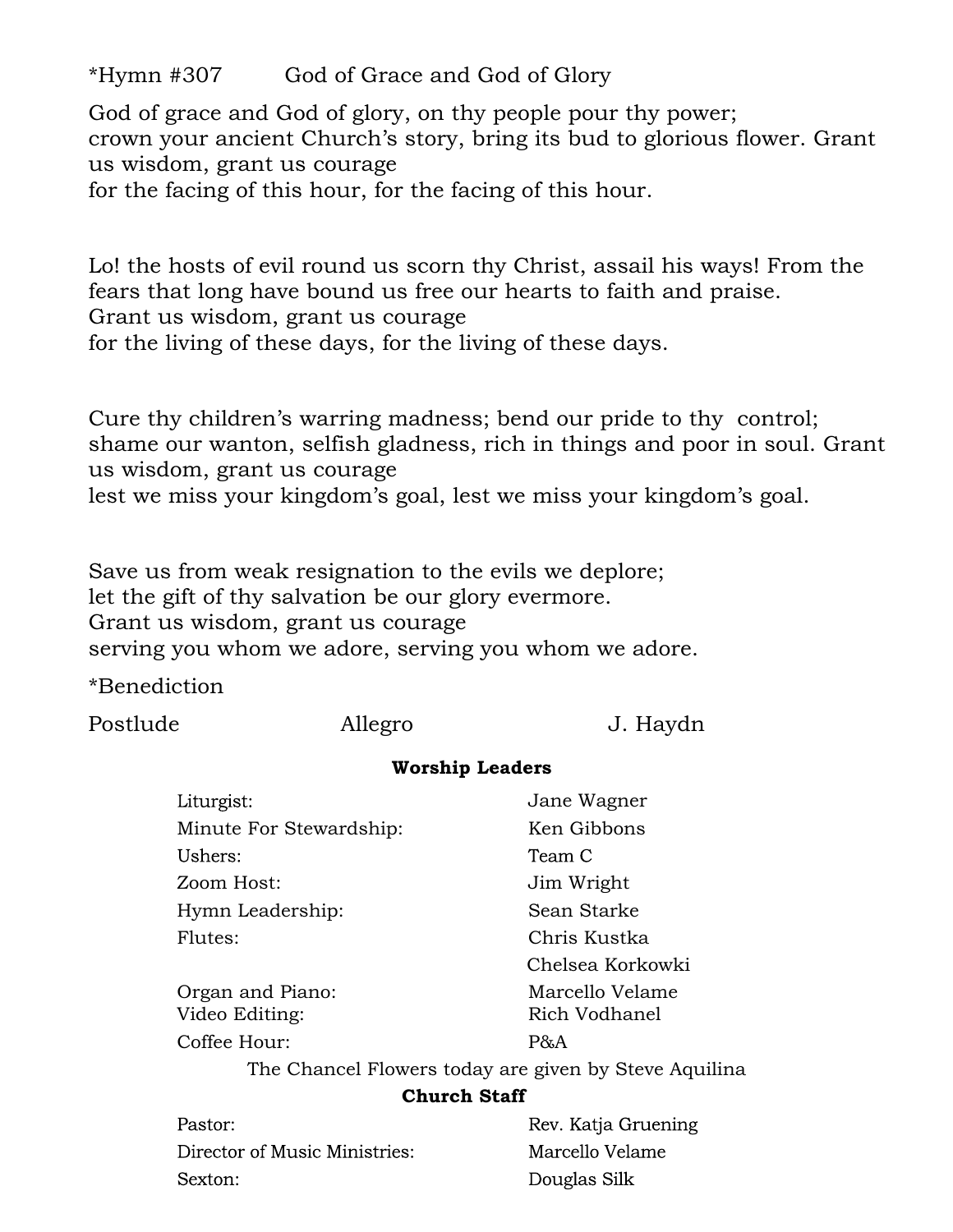## **Opportunities for Loving Our Neighbors**

### **Strawberry Festival Donations—May 1st-31st**

The Annual Strawberry festival will be held Saturday, June 4th, from 9:30-2:00.

In addition to hoping that you attend and invite friends, we could use your support by sorting, cleaning, and/or pricing items before the festival, and by donating the following types of items:

## **Useful and Decorative Home Goods, Beach/Picnic/Fashion Accessories, Books for the Book Nook**

Please contact Kay Healy-Wedsworth (kayhw@comcast.net), May Truxal (maytruxal@verizon.net), or Nancy Vodhanel (nvodhanel@gmail.com,  $732-530-7641$ ) if you have questions about donations or if you can help.

## *Please put donations in the Omega Room in the Church House.*

#### **Announcements and Upcoming Events**

#### **JOIN THE CONVERSATION – June 8, 6:00 PM**

Talking about difficult subjects like racism is far better than not, and a first step toward understanding both racism and - anti-racism. Hopefully, you can attend our third event in this series. Kindly notify the Church Office (or email me-  $\frac{\text{chickazeze}(a)}{\text{aol.com}}$  so we can plan accordingly.

**Sanctuary A/V Installation:** We anticipate installation in the first week of June. We hope you will consider making a contribution to support our commitment be able to welcome worshipers via Zoom in the sanctuary.

**Pentecost, Sunday June 5th** -The Congregation both here and at home, is invited to conclude our Easter season, and to celebrate the Feast of Pentecost, Sunday June 5th. We invite everyone to wear red, and if participating by Zoom, turning on your camera, so we can see you! For those who know they will be worshiping remotely, if you are local to Shrewsbury we will deliver streamers to you to use in the service. If you are not local, please make sure the office has your address, we'd be delighted to send you your streamer, there will also be streamers available for pick up in the Church Office.